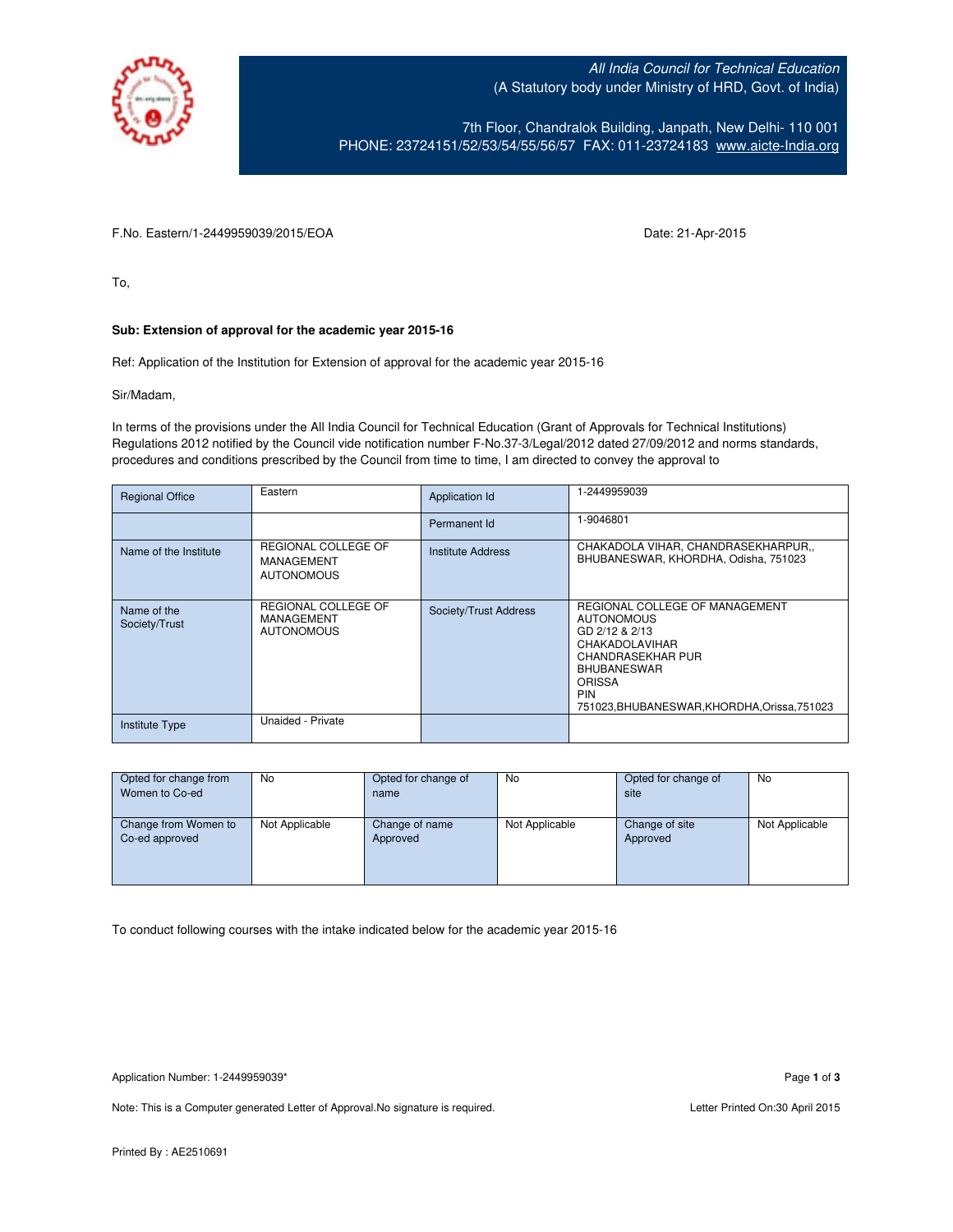## All India Council for Technical Education (A Statutory body under Ministry of HRD, Govt. of India)



7th Floor, Chandralok Building, Janpath, New Delhi- 110 001 PHONE: 23724151/52/53/54/55/56/57 FAX: 011-23724183 [www.aicte-India.org](http://www.aicte-india.org/)

| Application Id: 1-2449959039 |              | Course                                                      |                                                               | <b>Affiliating Body</b>    |                                                             |                |                              |                     |                     |                                          |
|------------------------------|--------------|-------------------------------------------------------------|---------------------------------------------------------------|----------------------------|-------------------------------------------------------------|----------------|------------------------------|---------------------|---------------------|------------------------------------------|
| Program                      | Shift        | Level                                                       |                                                               | Full/Part Time             |                                                             | Intake 2014-15 | Intake Approved for<br>15-16 | NRI Approval status | PIO Approval status | Foreign Collaboration<br>Approval status |
| <b>MANAGEMEN</b><br>т        | 1st<br>Shift | <b>POST</b><br><b>GRADUA</b><br><b>TE</b>                   | <b>MASTERS IN</b><br><b>BUSINESS</b><br><b>ADMINISTRATION</b> | <b>FULL</b><br><b>TIME</b> | Biju Patnaik<br>University of<br>Technology,<br>Bhubaneswar | $\Omega$       | 180                          | <b>NA</b>           | <b>NA</b>           | <b>NA</b>                                |
| <b>MANAGEMEN</b><br>т        | 1st<br>Shift | POST<br><b>GRADUA</b><br><b>TE</b><br><b>DIPLOMA</b>        | POST GRADUATE<br><b>DIPLOMA IN</b><br><b>MANAGEMENT</b>       | <b>FULL</b><br><b>TIME</b> | None,                                                       | 120            | 120                          | NA                  | NA                  | <b>NA</b>                                |
| MANAGEMEN<br>т               | 2nd<br>Shift | <b>POST</b><br><b>GRADUA</b><br><b>TE</b>                   | <b>MASTERS IN</b><br><b>BUSINESS</b><br><b>ADMINISTRATION</b> | <b>FULL</b><br><b>TIME</b> | Biju Patnaik<br>University of<br>Technology,<br>Bhubaneswar | $\mathbf 0$    | 120                          | <b>NA</b>           | <b>No</b>           | N                                        |
| <b>MANAGEMEN</b><br>т        | 2nd<br>Shift | <b>POST</b><br><b>GRADUA</b><br><b>TE</b><br><b>DIPLOMA</b> | POST GRADUATE<br><b>DIPLOMA IN</b><br>MANAGEMENT              | <b>FULL</b><br><b>TIME</b> | None,                                                       | 60             | 60                           | NA                  | NA                  | <b>NA</b>                                |
| <b>MCA</b>                   | 1st<br>Shift | <b>POST</b><br><b>GRADUA</b><br>TE                          | <b>MASTERS IN</b><br><b>COMPUTER</b><br><b>APPLICATIONS</b>   | <b>FULL</b><br><b>TIME</b> | Biju Patnaik<br>University of<br>Technology,<br>Bhubaneswar | 0              | 120                          | NA                  | NA                  | <b>NA</b>                                |

Note: Validity of the course details may be verified at www.aicte-india.org>departments>approvals

The above mentioned approval is subject to the condition that REGIONAL COLLEGE OF MANAGEMENT AUTONOMOUS shall follow and adhere to the Regulations, guidelines and directions issued by AICTE from time to time and the undertaking / affidavit given by the institution along with the application submitted by the institution on portal.

In case of any differences in content in this Computer generated Extension of Approval Letter, the content/information as approved by the Executive Council / General Council as available on the record of AICTE shall be final and binding.

Strict compliance of Anti-Ragging Regulation:- Approval is subject to strict compliance of provisions made in AICTE Regulation notified vide F. No. 37-3/Legal/AICTE/2009 dated July 1, 2009 for Prevention and Prohibition of Ragging in Technical Institutions. In case Institution fails to take adequate steps to Prevent Ragging or fails to act in accordance with AICTE Regulation or fails to punish perpetrators or incidents of Ragging, it will be liable to take any action as defined under clause 9(4) of the said Regulation.

Note: This is a Computer generated Letter of Approval.No signature is required. Letter According the state of Approval.No signature is required.